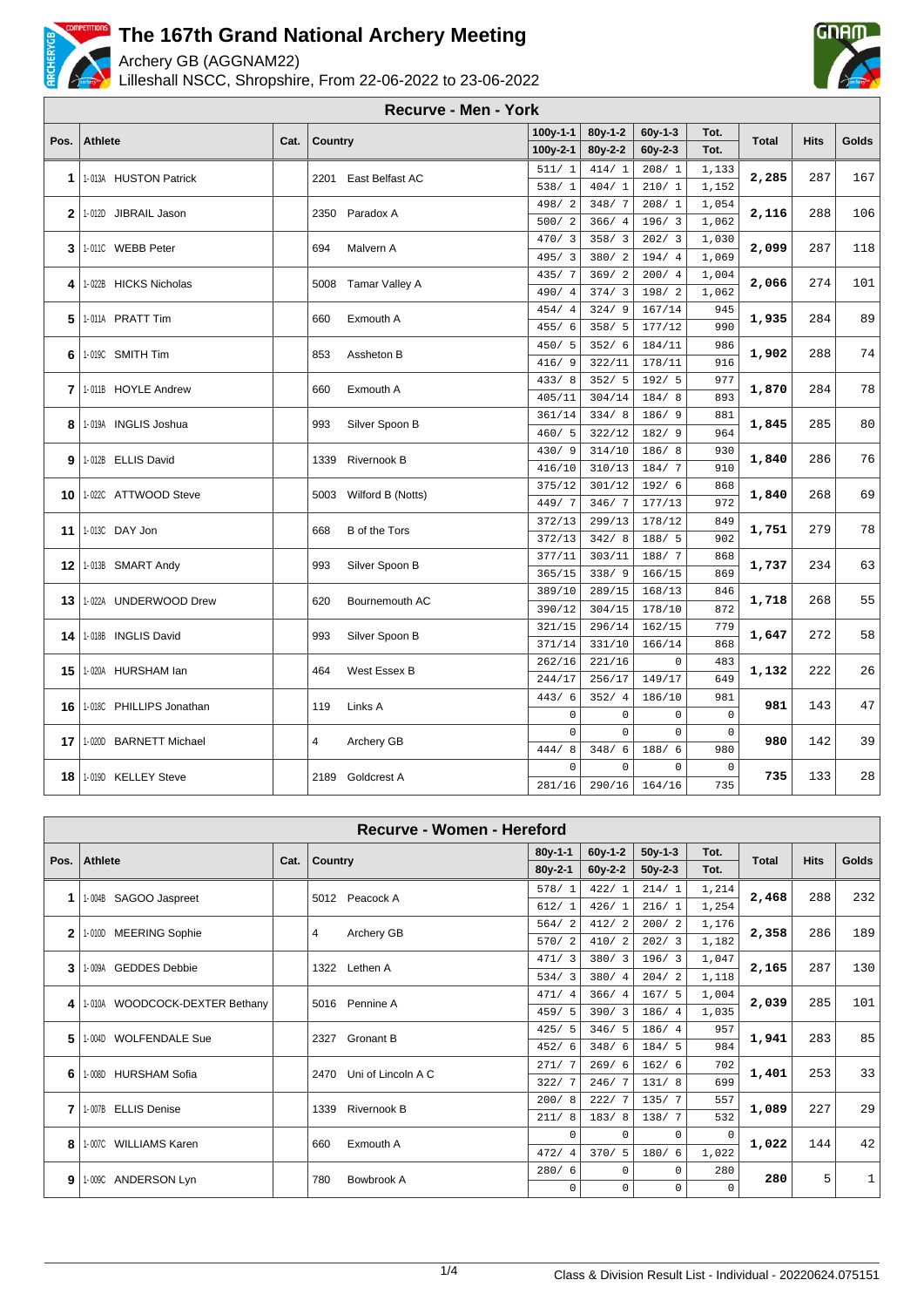

Archery GB (AGGNAM22)

Lilleshall NSCC, Shropshire, From 22-06-2022 to 23-06-2022



**Recurve - Junior Women U18 - Bristol 2**

|              |                     | .              | ----------- |           |           |       |              |             |       |
|--------------|---------------------|----------------|-------------|-----------|-----------|-------|--------------|-------------|-------|
|              | Athlete             | Cat.   Country | $60y-1-1$   | $50y-1-2$ | $40v-1-3$ | Tot.  | <b>Total</b> | <b>Hits</b> | Golds |
| Pos. $\vert$ |                     |                | $60v-2-1$   | $50y-2-2$ | $40v-2-3$ | Tot.  |              |             |       |
|              | 1-003A HAVERS Megan | 1019 B of Glen | 592/        | 412/1     | 208/1     | 1,212 | 2,410        | 288         | 203   |
|              |                     |                | 584/        | 412/      | 202/      | 1,198 |              |             |       |

|      |                    |                   | Recurve - Junior Women U12 - Bristol 5 |           |           |           |       |              |     |       |
|------|--------------------|-------------------|----------------------------------------|-----------|-----------|-----------|-------|--------------|-----|-------|
|      | Athlete            |                   |                                        | $30y-1-1$ | $20v-1-2$ | $10v-1-3$ | Tot.  | <b>Total</b> |     | Golds |
| Pos. |                    | Cat.<br>∣ Country | $30v-2-1$                              | $20v-2-2$ | $10v-2-3$ | Tot.      |       | <b>Hits</b>  |     |       |
|      | 1-002A MARYAM Nuha |                   | Sutton Coldfield AC<br>723             | 554/      | 412/      | 212/      | 1,178 | 2,256        | 288 | 168   |
|      |                    |                   |                                        | 484/      | 388/      | 206/      | L.078 |              |     |       |

|                     | Recurve - Men - Hereford |           |           |           |       |              |                  |       |
|---------------------|--------------------------|-----------|-----------|-----------|-------|--------------|------------------|-------|
| Pos.   Athlete      | Cat.   Country           | $80y-1-1$ | $60v-1-2$ | $50y-1-3$ | Tot.  | <b>Total</b> | <b>Hits</b>      | Golds |
|                     |                          | $80v-2-1$ | $60v-2-2$ | $50v-2-3$ | Tot.  |              |                  |       |
| 1-008A KELLEY Steve | Goldcrest A<br>2189      | 484/      | 338/      | 186/1     | 1,008 | 1,008        | 144 <sub>1</sub> | 47    |
|                     |                          | 0/1       |           |           |       |              |                  |       |

|              | <b>Compound - Men - York</b>     |      |                               |            |           |           |       |              |             |              |  |
|--------------|----------------------------------|------|-------------------------------|------------|-----------|-----------|-------|--------------|-------------|--------------|--|
| Pos.         | <b>Athlete</b>                   | Cat. | Country                       | $100y-1-1$ | $80v-1-2$ | $60v-1-3$ | Tot.  | <b>Total</b> | <b>Hits</b> | <b>Golds</b> |  |
|              |                                  |      |                               | $100y-2-1$ | $80y-2-2$ | $60y-2-3$ | Tot.  |              |             |              |  |
| 1            | <b>SCOTT Andrew</b><br>1-019B    |      | <b>B</b> of Wadebridge<br>637 | 618/1      | 420/2     | 212/2     | 1,250 | 2,480        | 288         | 238          |  |
|              |                                  |      |                               | 592/1      | 426/1     | 212/2     | 1,230 |              |             |              |  |
| $\mathbf{2}$ | PRETLOVE Jason<br>1-020C         |      | 2109<br>Phoenix A (Essex)     | 588/2      | 408/4     | 212/2     | 1,208 | 2,428        | 288         | 211          |  |
|              |                                  |      |                               | 590/2      | 420/2     | 210/6     | 1,220 |              |             |              |  |
| 3            | 1-021B STANGER Stewart           |      | Orkney A<br>111               | 566/3      | 422/1     | 214/1     | 1,202 | 2,395        | 288         | 205          |  |
|              |                                  |      |                               | 571/5      | 410/4     | 212/2     | 1,193 |              |             |              |  |
| 4            | <b>MEREDITH Daeron</b><br>1-020B |      | 938<br><b>B</b> of Bruntwood  | 556/4      | 410/3     | 210/5     | 1,176 | 2,392        | 288         | 197          |  |
|              |                                  |      |                               | 586/3      | 416/3     | 214/1     | 1,216 |              |             |              |  |
| 5            | 1-021A WRIGHT Liam               |      | Uni of Lincoln A C<br>2470    | 554/5      | 406/5     | 212/2     | 1,172 | 2,374        | 288         | 193          |  |
|              |                                  |      |                               | 582/4      | 410/5     | 210/5     | 1,202 |              |             |              |  |
| 6            | 1-018D ELVES Aidan               |      | Uni of Lincoln A C<br>2470    | 540/6      | 394/6     | 208/6     | 1,142 | 2,294        | 288         | 161          |  |
|              |                                  |      |                               | 546/7      | 400/6     | 206/8     | 1,152 |              |             |              |  |
| 7            | 1-018A LOCK Brian                |      | Noak Hill A<br>1210           | 526/8      | 374/8     | 206/7     | 1,106 | 2,268        | 286         | 166          |  |
|              |                                  |      |                               | 554/6      | 396/7     | 212/2     | 1,162 |              |             |              |  |
| 8            | 1-011D GLOVER Ben                |      | Oxford A<br>272               | 538/7      | 379/7     | 202/9     | 1,119 | 2,224        | 286         | 141          |  |
|              |                                  |      |                               | 513/8      | 384/8     | 208/7     | 1,105 |              |             |              |  |
| 9            | 1-012C HARPER Huw                |      | <b>Gronant B</b><br>2327      | 469/9      | 350/9     | 206/8     | 1,025 | 2,097        | 286         | 116          |  |
|              |                                  |      |                               | 488/9      | 382/9     | 202/9     | 1,072 |              |             |              |  |

| <b>Compound - Women - Hereford</b> |      |                     |                        |                        |                                 |       |              |             |              |  |
|------------------------------------|------|---------------------|------------------------|------------------------|---------------------------------|-------|--------------|-------------|--------------|--|
| Pos.   Athlete                     | Cat. | <b>Country</b>      | $80y-1-1$              | $60v-1-2$              | $50v-1-3$                       | Tot.  | <b>Total</b> | <b>Hits</b> | <b>Golds</b> |  |
|                                    |      |                     | $80y-2-1$              | $60v-2-2$              | $50y-2-3$                       | Tot.  |              |             |              |  |
| <b>GEDDES Robyn</b><br>1-008B      |      | Lethen A<br>1322    | 590/<br>3              | 3<br>418/              | 214/1                           | 1,222 | 2,466        | 288         | 236          |  |
|                                    |      |                     | 602/<br>$\overline{2}$ | 426/1                  | 216/1                           | 1,244 |              |             |              |  |
| 1-004A HOWARD Lindsay              |      | Thirsk B<br>1141    | 592/<br>$\mathfrak{D}$ | 422/                   | 194/<br>$\overline{\mathbf{3}}$ | 1,208 | 2,456        | 288         | 229          |  |
|                                    |      |                     | 608/<br>$\overline{1}$ | $\overline{2}$<br>424/ | 216/1                           | 1,248 |              |             |              |  |
| <b>MOONEY Emma</b><br>1-007A       |      | Goldcrest A<br>2189 | 608/<br>$\overline{1}$ | $\mathfrak{D}$<br>420/ | 212/<br>$\overline{2}$          | 1,240 |              | 288         | 227          |  |
|                                    |      |                     | 3<br>590/              | 416/3                  | 210/3                           | 1,216 | 2,456        |             |              |  |

|              | <b>Barebow - Men - York</b>    |                                              |                       |                        |           |           |      |              |             |       |  |  |
|--------------|--------------------------------|----------------------------------------------|-----------------------|------------------------|-----------|-----------|------|--------------|-------------|-------|--|--|
| Pos.         | Athlete                        | Cat.                                         | <b>Country</b>        | $100y - 1 - 1$         | $80y-1-2$ | $60v-1-3$ | Tot. | <b>Total</b> | <b>Hits</b> | Golds |  |  |
|              |                                |                                              |                       | $100y - 2 - 1$         | $80y-2-2$ | $60y-2-3$ | Tot. |              |             |       |  |  |
|              | WILLIAMS Thomas                |                                              | Leaves Green B<br>337 | 2<br>294/              | 223/2     | 180/1     | 697  | 1,413        | 246         | 52    |  |  |
|              | 1-017B                         |                                              |                       | 303/1                  | 238/1     | 175/1     | 716  |              |             |       |  |  |
| $\mathbf{2}$ | 1-017A MACRAE lan              |                                              | Silver Spoon B<br>993 | 188/<br>$\overline{4}$ | 181/3     | 144/3     | 513  | 1,012        | 217         | 23    |  |  |
|              |                                |                                              |                       | 187/<br>2              | 174/2     | 138/2     | 499  |              |             |       |  |  |
|              | <b>BARWISE Ralph</b><br>1-022D | 305/1<br>302/1<br>156/2<br>Stafford A<br>759 |                       | 763                    | 763       | 125       |      |              |             |       |  |  |
| 3            |                                |                                              |                       |                        |           |           |      |              |             | 16    |  |  |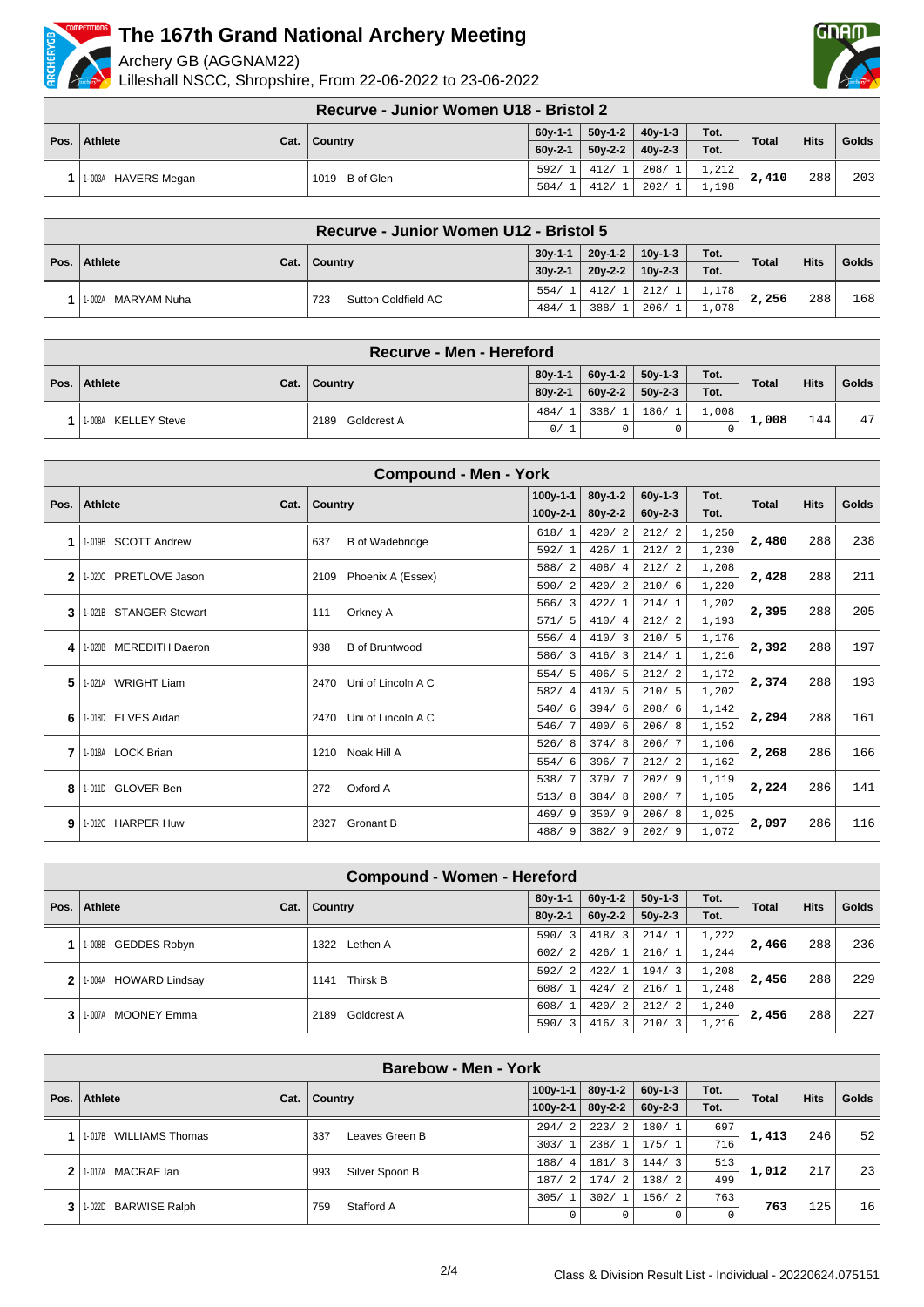

Archery GB (AGGNAM22)

Lilleshall NSCC, Shropshire, From 22-06-2022 to 23-06-2022



|   |                    | <b>Barebow - Men - York</b> |                       |               |           |      |              |             | Continue |
|---|--------------------|-----------------------------|-----------------------|---------------|-----------|------|--------------|-------------|----------|
|   | Pos.   Athlete     |                             | $100v-1-1$            | $80v-1-2$     | $60y-1-3$ | Tot. | <b>Total</b> | <b>Hits</b> | Golds    |
|   |                    | Cat.   Country              | $100v-2-1$            | $80y - 2 - 2$ | $60v-2-3$ | Tot. |              |             |          |
| 4 | 1-017C LULEK Craig | Goldcrest A<br>2189         | 195/3                 | 145/4         | 103/4     | 443  | 755          | 171         | 17       |
|   |                    |                             | 73/<br>$\overline{3}$ | 142/3         | 97/3      | 312  |              |             |          |

|             | Barebow - Women - Hereford       |      |                         |                        |           |           |      |              |             |       |  |  |
|-------------|----------------------------------|------|-------------------------|------------------------|-----------|-----------|------|--------------|-------------|-------|--|--|
| Pos.        | <b>Athlete</b>                   | Cat. | Country                 | $80y-1-1$              | $60v-1-2$ | $50v-1-3$ | Tot. | <b>Total</b> | <b>Hits</b> | Golds |  |  |
|             |                                  |      |                         | $80y-2-1$              | $60y-2-2$ | $50y-2-3$ | Tot. |              |             |       |  |  |
|             | 1-008C HUBBARD Sarah             |      | 2296<br>Wymondham A     | 436/1                  | 346/1     | 186/1     | 968  | 1,946        | 286         | 82    |  |  |
|             |                                  |      |                         | 450/1                  | 360/1     | 168/1     | 978  |              |             |       |  |  |
| 2           | <b>ATKINS Karen</b><br>1-007D    |      | Bowflights AC<br>740    | 281/2                  | 293/2     | 138/2     | 712  | 1,549        | 271         | 45    |  |  |
|             |                                  |      |                         | 361/2                  | 316/2     | 160/2     | 837  |              |             |       |  |  |
| 3           | <b>HELLIWELL Grace</b><br>1-009B |      | Harthill C of A<br>5017 | 218/3                  | 193/3     | 99/3      | 510  | 970          | 218         | 18    |  |  |
|             |                                  |      |                         | 182/3                  | 185/3     | 93/4      | 460  |              |             |       |  |  |
| 1-010B<br>4 | <b>DICKINSON Sarah</b>           |      | Pennine A<br>5016       | 191/4                  | 176/4     | 96/4      | 463  | 859          | 201         | 20    |  |  |
|             |                                  |      |                         | 138/<br>$\overline{4}$ | 156/4     | 102/3     | 396  |              |             |       |  |  |

|                 |                         |      |         | Longbow - Men - York       |            |           |               |      |              |             |                 |
|-----------------|-------------------------|------|---------|----------------------------|------------|-----------|---------------|------|--------------|-------------|-----------------|
| Pos.            | Athlete                 |      |         |                            | $100y-1-1$ | $80y-1-2$ | $60y-1-3$     | Tot. | <b>Total</b> | <b>Hits</b> | <b>Golds</b>    |
|                 |                         | Cat. | Country |                            | $100y-2-1$ | $80y-2-2$ | $60y - 2 - 3$ | Tot. |              |             |                 |
|                 |                         |      |         |                            | 175/1      | 215/2     | 135/2         | 525  |              |             |                 |
| 1               | 1-015A APLIN Antony     |      | 654     | Redruth A                  | 160/3      | 223/1     | 141/1         | 524  | 1,049        | 213         | 32              |
| 2 <sup>1</sup>  | 1-014B WILLIAMS Scott   |      | 660     | Exmouth A                  | 149/3      | 221/1     | 136/1         | 506  | 945          | 203         | 14              |
|                 |                         |      |         |                            | 164/2      | 173/3     | 102/5         | 439  |              |             |                 |
| 3               | 1-014A TWIGG Rob        |      | 660     | Exmouth A                  | 109/7      | 202/3     | 128/3         | 439  | 827          | 187         | 15              |
|                 |                         |      |         |                            | 116/5      | 161/4     | 111/4         | 388  |              |             |                 |
| 4               | 1-016A MESSAGE Dale     |      | 853     | Assheton B                 | 119/6      | 122/6     | 122/5         | 363  | 813          | 179         | 17              |
|                 |                         |      |         |                            | 172/1      | 178/2     | 100/6         | 450  |              |             |                 |
| 5               | 1-014D REVELL Patrick   |      |         | 1970 All Abilities Archery | 149/2      | 112/7     | 97/6          | 358  | 716          | 164         | 10 <sup>1</sup> |
|                 |                         |      |         |                            | 109/7      | 138/6     | 111/3         | 358  |              |             |                 |
| 6               | 1-014C FREEMAN Hamish   |      | 853     | Assheton B                 | 125/4      | 124/4     | 127/4         | 376  | 706          | 172         | 11              |
|                 |                         |      |         |                            | 126/4      | 111/8     | 93/7          | 330  |              |             |                 |
| 7               | 1-016C HEBDIGE Ged      |      | 828     | Chantry B Rotherham        | 121/5      | 111/8     | 89/7          | 321  | 700          | 160         | 9 <sup>1</sup>  |
|                 |                         |      |         |                            | 114/6      | 150/5     | 115/2         | 379  |              |             |                 |
| 8               | 1-015C PETERS Graham    |      | 1246    | Deer Park A                | 70/9       | 123/5     | 54/9          | 247  | 512          | 154         | 6 <sup>1</sup>  |
|                 |                         |      |         |                            | 105/8      | 110/9     | 50/11         | 265  |              |             |                 |
| 9               | 1-016B SALE Roger       |      | 4       | Archery GB                 | 70/10      | 76/11     | 60/8          | 206  | 462          | 114         | 6               |
|                 |                         |      |         |                            | 52/10      | 113/7     | 91/8          | 256  |              |             |                 |
| 10              | 1-021C ANKERS Lee       |      | 5018    | Eagle B of Bedford         | 106/8      | 81/10     | 53/10         | 240  | 454          | 120         | 7 <sup>1</sup>  |
|                 |                         |      |         |                            | 50/11      | 93/10     | 71/9          | 214  |              |             |                 |
| 11              | 1-015B WHITHAM David    |      | 810     | White Rose A               | 37/12      | 83/9      | 50/11         | 170  | 363          | 93          | 5 <sup>1</sup>  |
|                 |                         |      |         |                            | 59/9       | 64/11     | 70/10         | 193  |              |             |                 |
| 12 <sub>1</sub> | 1-016D FOSTER Hugh      |      | 943     | North Cheshire B           | 27/13      | 43/12     | 36/12         | 106  | 233          | 69          | $\overline{3}$  |
|                 |                         |      |         |                            | 33/12      | 51/12     | 43/12         | 127  |              |             |                 |
| 13 <sup>1</sup> | 1-015D SHACKLETON David |      | 943     | North Cheshire B           | 43/11      | 42/13     | 35/13         | 120  | 203          | 53          | 5               |
|                 |                         |      |         |                            | 31/13      | 25/13     | 27/13         | 83   |              |             |                 |

|      | Longbow - Women - Hereford     |      |         |              |                       |           |           |      |              |             |       |  |
|------|--------------------------------|------|---------|--------------|-----------------------|-----------|-----------|------|--------------|-------------|-------|--|
| Pos. | Athlete                        | Cat. | Country |              | $80y-1-1$             | $60v-1-2$ | $50y-1-3$ | Tot. | <b>Total</b> | <b>Hits</b> | Golds |  |
|      |                                |      |         |              | $80y-2-1$             | $60y-2-2$ | $50y-2-3$ | Tot. |              |             |       |  |
|      | <b>HUDSON Sheila</b><br>1-005B |      | 810     | White Rose A | 294/1                 | 280/1     | 143/1     | 717  | 1,414        | 260         | 43    |  |
|      |                                |      |         |              | 262/1                 | 275/1     | 160/1     | 697  |              |             |       |  |
| 2    | <b>TWIGG Sophie</b><br>1-005A  |      | 660     | Exmouth A    | 247/2                 | 251/2     | 135/2     | 633  | 1,207        | 247         | 27    |  |
|      |                                |      |         |              | 201/2                 | 257/2     | 116/2     | 574  |              |             |       |  |
| 3    | 1-005C PORTER Hannah           |      | 538     | Coastal A    | 205/3                 | 192/4     | 76/4      | 473  | 891          | 193         | 26    |  |
|      |                                |      |         |              | 109/3                 | 201/3     | 108/4     | 418  |              |             |       |  |
| 4    | 1-006A EARLE Tara              |      | 660     | Exmouth A    | 77/5                  | 207/3     | 113/3     | 397  | 711          | 155         | 21    |  |
|      |                                |      |         |              | 63/<br>$\overline{4}$ | 168/4     | 83/5      | 314  |              |             |       |  |
| 5    | <b>BARRETT Jane</b><br>1-006C  |      | 660     | Exmouth A    | 102/4                 | 136/5     | 75/5      | 313  | 615          | 146         | 14    |  |
|      |                                |      |         |              | 57/5                  | 136/5     | 109/3     | 302  |              |             |       |  |